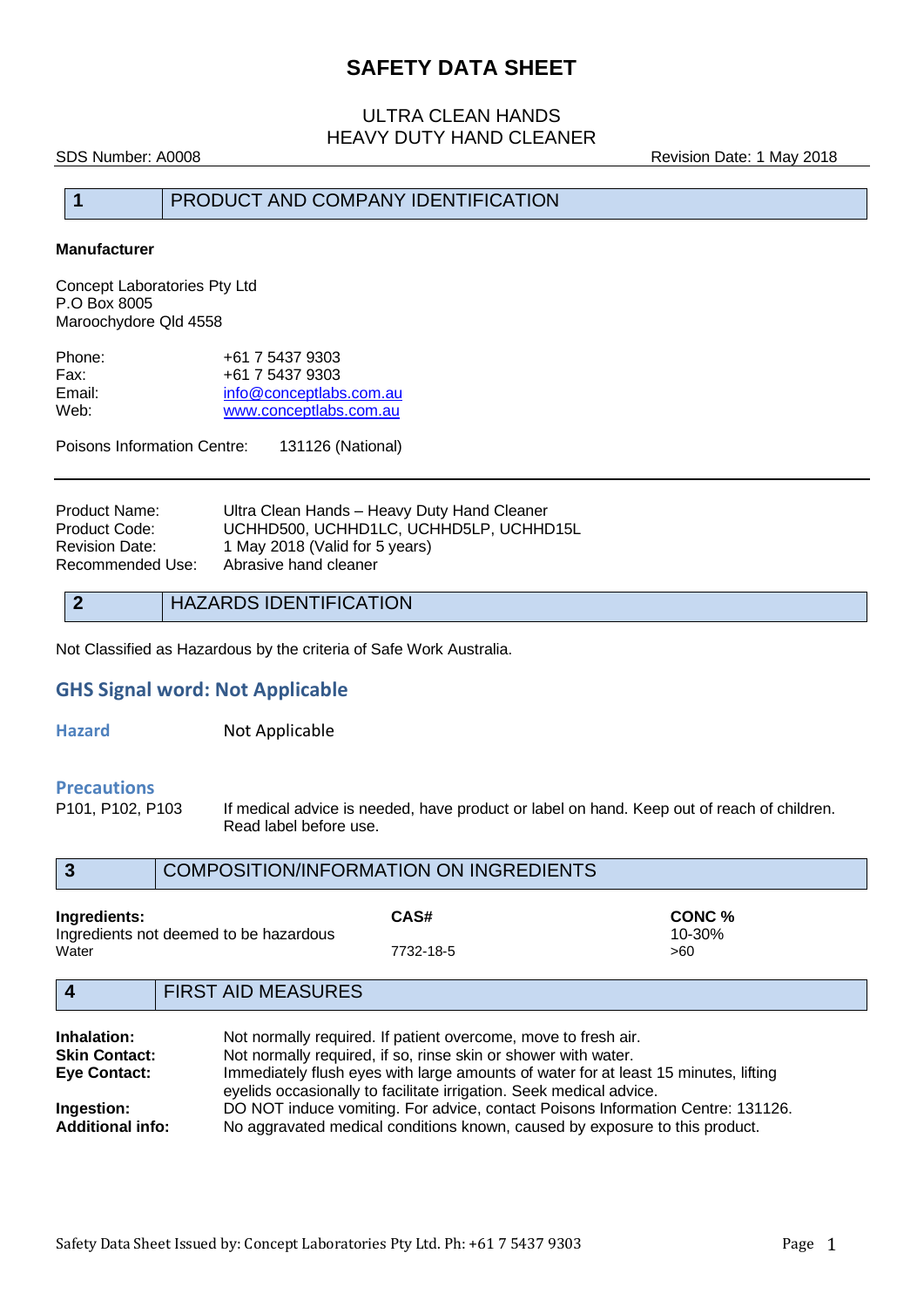#### ULTRA CLEAN HANDS HEAVY DUTY HAND CLEANER

SDS Number: A0008 **Revision Date: 1 May 2018** 

|  | <b>FIRE FIGHTING MEASURES</b> |
|--|-------------------------------|

**Extinguishing Media:** Dry powder, alcohol stable foam, carbon dioxide and water.

| Hazardous            |                                                                                      |
|----------------------|--------------------------------------------------------------------------------------|
| <b>Decomposition</b> | Carbon dioxide, acrolein, carbon monoxide, nitrous oxides, may emit poisonous fumes. |
| Products:            | Wear self-contained breathing apparatus (SCBA) and complete protective clothing.     |
|                      |                                                                                      |

| ACCIDENTAL RELEASE MEASURES |
|-----------------------------|
|                             |

## **Emergency Procedure: No Hazchem code.**<br>**Spills/Clean up:** This product is sold

This product is sold in small packages therefore the accidental release is not usually cause for concern. Slippery when spilled. Personal protective equipment should be worn when cleaning up spills. Restrict access to area until completion of cleanup. Stop leak if safe to do so. Contain spill with absorbent material, such as; toweling, sand, Vermiculite or another inert material. Prevent spill entering sewers or waterways. Collect and

dispose of spilled material per local regulations. Wash away any remnants with copious amounts of cold water.

**Handling Precautions:** Contact Concept Laboratories Pty Ltd sales representative for advice when using this Product for any other application other than outlined on the label or technical bulletin.

#### **Storage**

**Requirements:** Store in cool, dry, well-ventilated area.

Do not expose containers to excessive heat, or direct sunlight. Keep container tightly sealed. Handle with care and avoid spillage on the floor (slippage). Store under 30°C.

**8** EXPOSURE CONTROL/PERSONAL PROTECTION

**Engineering Controls:** Not normally required.

#### **Personal Protective**

**Equipment:** Eye/face protection- not required under normal circumstances. Should a splash risk exist, safety glasses or chemical resistant goggles should be worn to prevent eye contact. Skin protection- not required under normal circumstances. Respiratory protection- not required under normal circumstances

### **9** PHYSICAL AND CHEMICAL PROPERTIES

| Appearance:                        | Pink liquid/gel             | Spec. Gravity:            | 1.0 |
|------------------------------------|-----------------------------|---------------------------|-----|
| Odor:                              | Cherry                      | <b>Boiling Point:</b>     | N/A |
| Solubility:                        | Moderately soluble in water | <b>Vapor Pressure:</b>    | N/A |
| <b>Freezing/Melting Point: N/A</b> |                             | <b>Flash Point:</b>       | N/A |
| pH:                                | $5.5 - 6$                   | Ignition Temperature: N/A |     |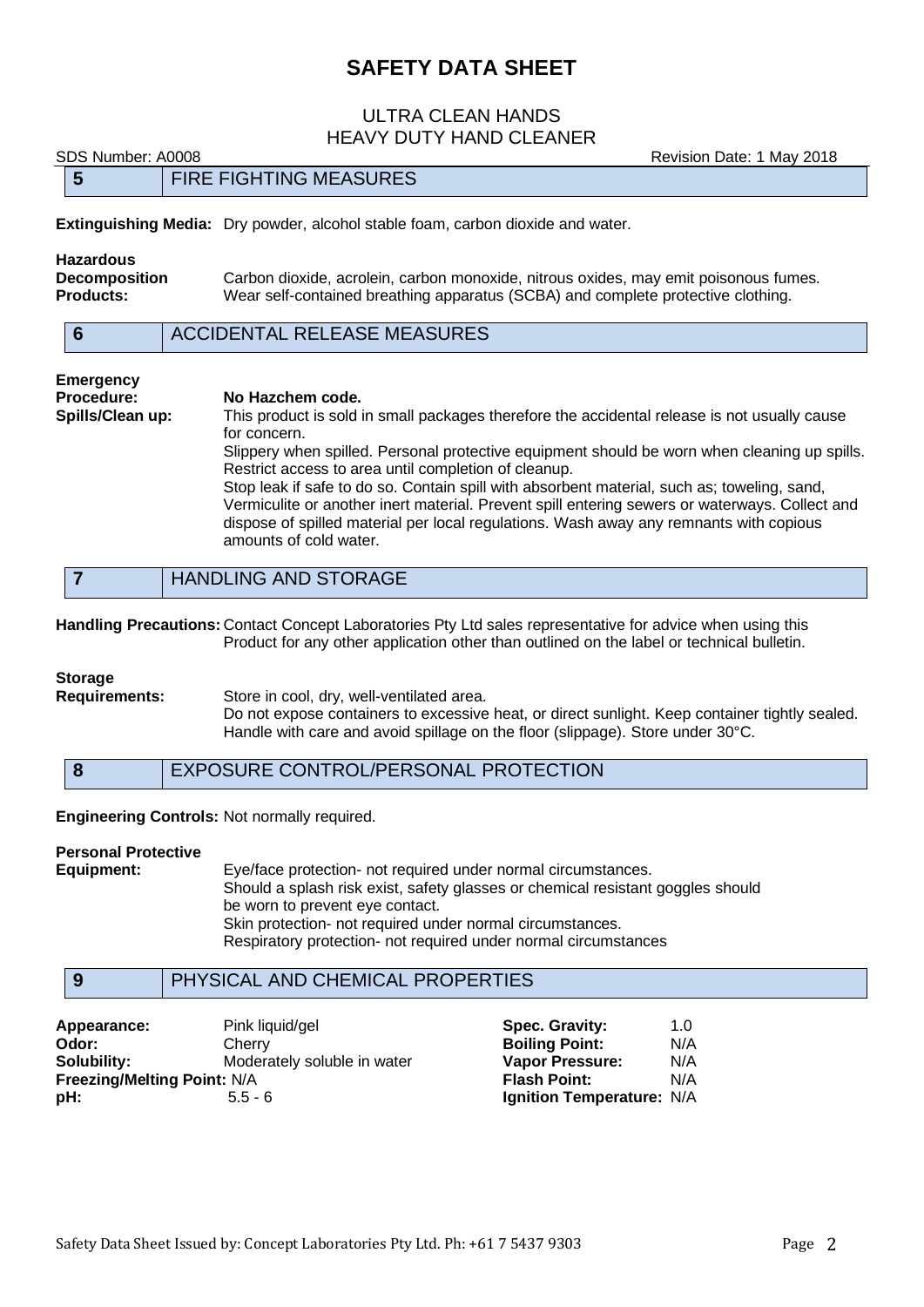#### ULTRA CLEAN HANDS HEAVY DUTY HAND CLEANER

SDS Number: A0008 **SDS Number: A0008** Revision Date: 1 May 2018

|                                                                                                                                                                                                                              | 10                               |  | <b>STABILITY AND REACTIVITY</b>                                                          |
|------------------------------------------------------------------------------------------------------------------------------------------------------------------------------------------------------------------------------|----------------------------------|--|------------------------------------------------------------------------------------------|
| <b>Chemical Stability:</b><br>Product is stable under normal ambient conditions.<br><b>Conditions to Avoid:</b><br>Avoid heat, high temperatures (store below 30°C) and direct sunlight.<br>Protect against physical damage. |                                  |  |                                                                                          |
|                                                                                                                                                                                                                              | <b>Material to Avoid:</b>        |  | N/A                                                                                      |
|                                                                                                                                                                                                                              | <b>Hazardous</b>                 |  |                                                                                          |
|                                                                                                                                                                                                                              | <b>Decomposition:</b>            |  | Burning can produce carbon dioxide and possible toxic chemicals such as carbon monoxide. |
|                                                                                                                                                                                                                              | Hazardous Reactions: None known. |  |                                                                                          |
|                                                                                                                                                                                                                              |                                  |  |                                                                                          |
|                                                                                                                                                                                                                              | 11                               |  | <b>TOXOLOGICAL INFORMATION</b>                                                           |

| <b>HEALTH EFFECTS</b><br>Acute                                                                               |                                                                                                                                                                                                                                                   |
|--------------------------------------------------------------------------------------------------------------|---------------------------------------------------------------------------------------------------------------------------------------------------------------------------------------------------------------------------------------------------|
| Swallowed:                                                                                                   | Considered an unlikely route of entry in commercial/industrial environments.<br>Low toxicity if swallowed. Harmful effects not anticipated.                                                                                                       |
| Eye:                                                                                                         | Irritant                                                                                                                                                                                                                                          |
| Skin:                                                                                                        | May irritate skin.                                                                                                                                                                                                                                |
| Inhaled:                                                                                                     | Not known to irritate respiratory tract.                                                                                                                                                                                                          |
| <b>Chronic</b>                                                                                               |                                                                                                                                                                                                                                                   |
| Swallowed:<br>Eye:                                                                                           | May cause gastrointestinal discomfort and induce vomiting and nausea.<br>May cause inflammation, temporary redness of the conjunctiva (conjunctivitis); temporary impairment<br>of vision and/or other transient eye damage/ulceration may occur. |
| Skin:                                                                                                        | No effect known.                                                                                                                                                                                                                                  |
| Inhalation:<br>Considered an unlikely route of entry in commercial/industrial environments. No effect known. |                                                                                                                                                                                                                                                   |
| <b>TOXICITY DATA</b>                                                                                         | <b>NOTE:</b> This information relates to each individual ingredient, when evaluated as a pure<br>undiluted chemical. See section 3 for proportion of ingredients in this product.<br>Non-hazardous ingredients 100%                               |
| 12                                                                                                           | <b>ECOLOGICAL INFORMATION</b>                                                                                                                                                                                                                     |
| <b>Eco Toxicity</b>                                                                                          | None available for specific product.                                                                                                                                                                                                              |
| <b>Persistence and</b><br>degradability:                                                                     | ow Individual components are biodegradable, no bydrocarbons present. Product is miscible                                                                                                                                                          |

**degradability:** Low, Individual components are biodegradable, no hydrocarbons present. in all proportions with water. As with any chemical product, do not discharge bulk quantities into drains, waterways, sewer, or environment. Inform local authorities if this occurs. **Mobility:** Low

#### **13** DISPOSAL CONSIDERATIONS

**Disposal Method:** Refer to State/Territory Land Waste Management Authority. Dispose of material By a licensed waste contractor. Rinse empty containers thoroughly before recycling or Disposing to an authorized landfill. Materials should be recovered for reuse if possible. Suitable for incineration by an approved agent.

**14** TRANSPORT INFORMATION

Not Classified as Dangerous Goods by the criteria of the Australian Dangerous Goods (ADG Code)

Not regulated for transport of dangerous goods